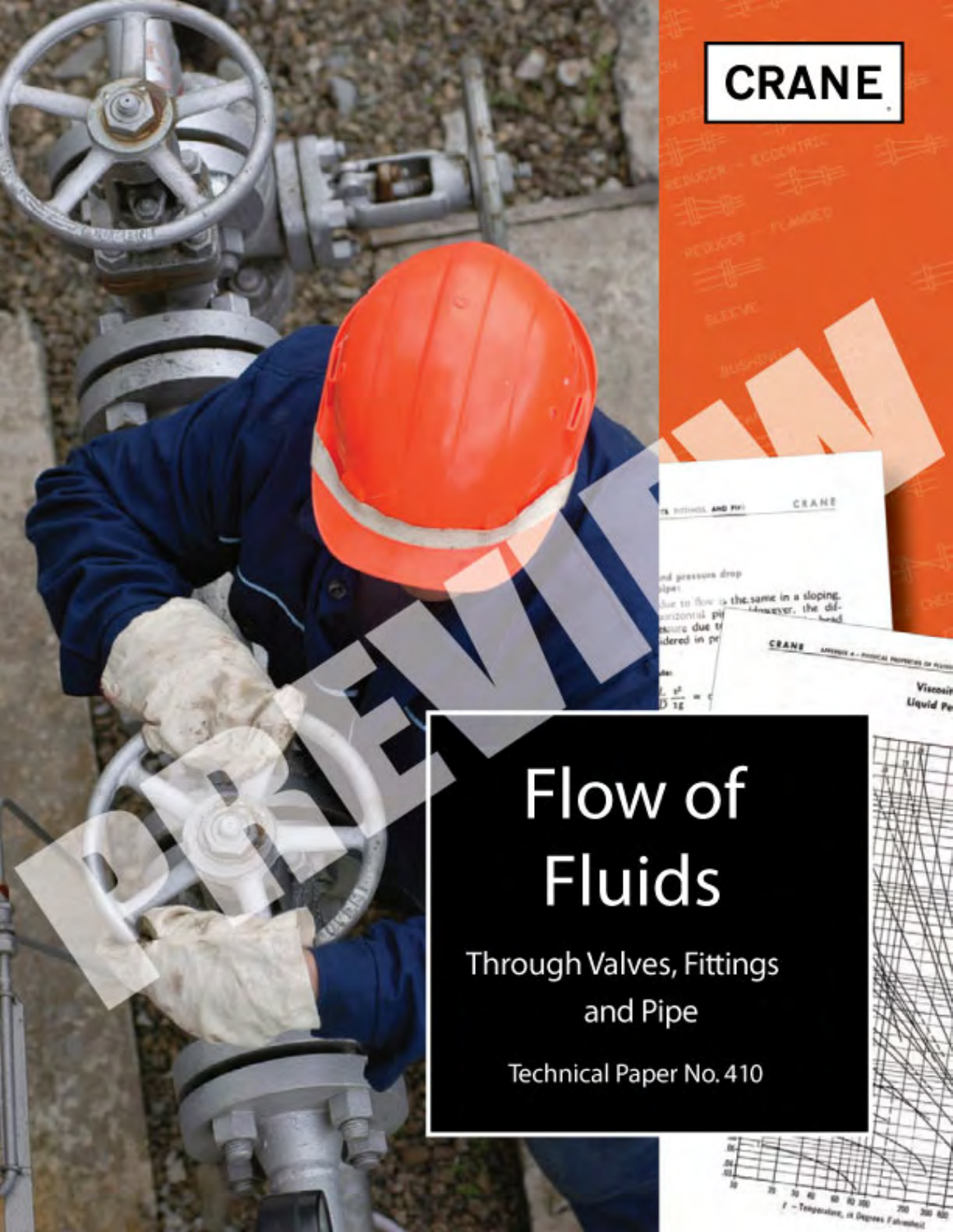

## **Through Valves, Fittings and Pipe**

### Technical Paper No. 410

By the Engineering Department

©2009 — Crane Co.

All rights reserved. This publication is fully protected by copyright and nothing that appears in it may be reproduced, either wholly or in part, without permission.

information set forth in this publication and does not assume liability for any losses or damage resulting from the use of the materials or other application of the data discussed in this publication or in the referenced website,

> **CRANE Co.** 100 First Stamford Place Stamford, Connecticut 06902 Tel: +1-203-363-7300 www.craneco.com

**Technical Paper No. 410**

PRINTED IN U.S.A.

Reprinted 09/09

ISBN 1-40052-712-0

VG-AG-TB-EN-L13-00-0909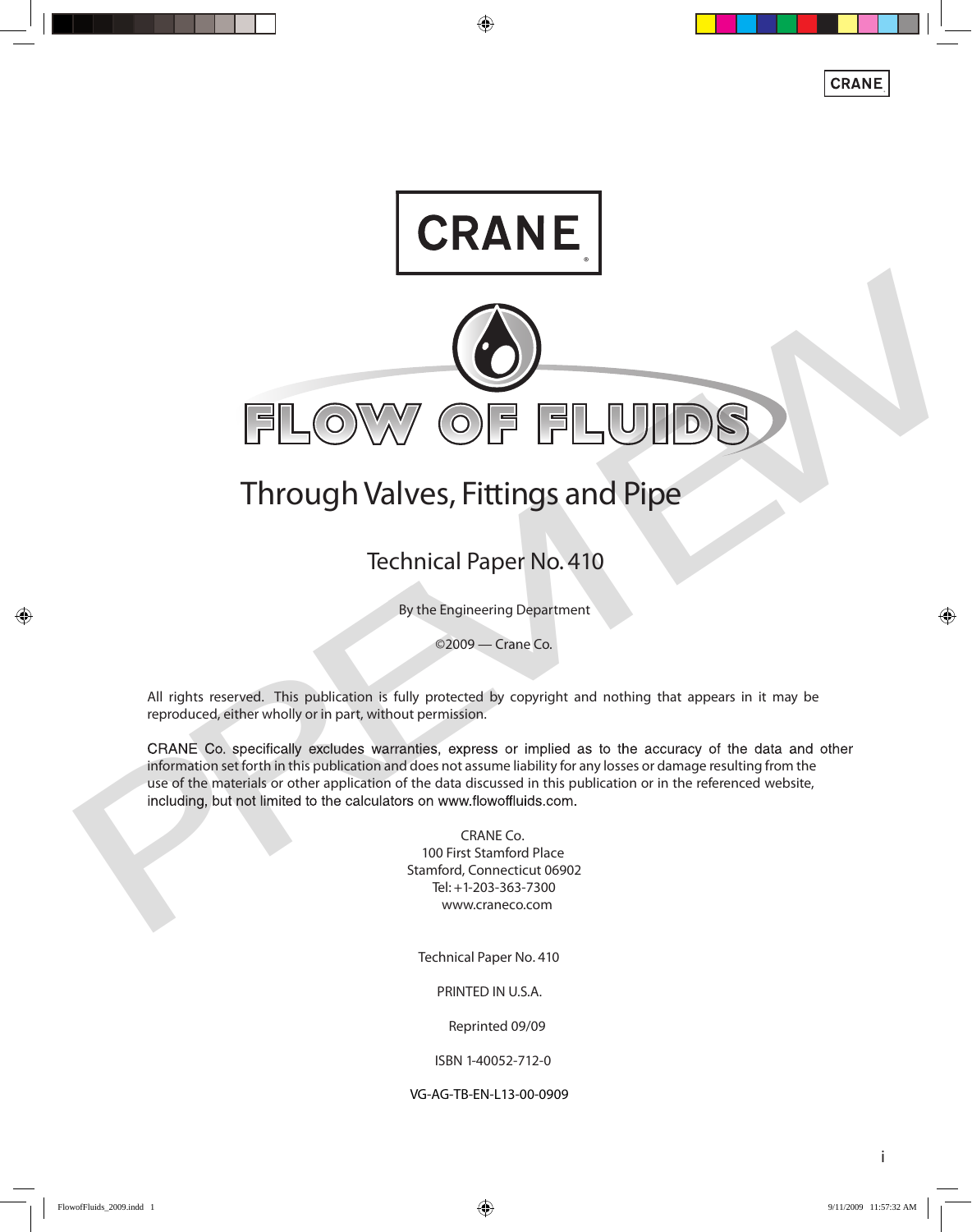#### **CRANE** ®

#### **Bibliography**

- 1. Hardee, R.T. (2008). Piping System Fundamentals: The Complete Guide to Gaining a Clear Picture of Your Piping System . Lacey, WA: Engineered Software Inc.
- 2. Moody, L. F. (1944, November). Friction Factors for Pipe Flow. Transactions of the American Society of Mechanical Engineers, 66, 671-678.
- 3. Verma, M. P., "Moody Chart: An ActiveX Component to Calculate Frictional Factor for Fluid Flow in Pipelines." Stanford Geothermal Workshop , Stanford University, January 28-30, 2008.
- 4. National Fire Protection Association (2006). NFPA 15 Standard for Water Spray fixed Systems for Fire Protection. Quincy, MA: National Fire Protection Association.
- 5. Colebrook, C. F. & White, C.M. (1937). The Reduction of Carrying Capacity of Pipes with Age. J. Inst. Civil Eng. London , (10).
- 6. Lamont, P.A. (1981). Common Pipe Flow Compared with the Theory of Roughness. Journal American Water Works Association . 59(5), 274.
- 7. Walski, T., Sharp, W. & Shields, F. (1988), Predicting Internal Roughness in Water Mains. Miscellaneous Paper EL-88-2 , US Army Engineer Waterways Experiment Station: Vicksburg, MS.
- 8. Bhave, P. & Gupta, R. (2007), "Analysis of Water Distribution Networks", Alpha Science International Ltd.
- 9. Hodge, B.K. and Koenig, K. (1995). Compressible Fluid Dynamics With Personal Computer Applications . Englewood Cliffs, NJ: Prentice Hall.
- 10. Green, D.W. and Perry, R.H. (2008). Perry's Chemical Engineers' Handbook 8<sup>th</sup> Edition . New York: McGraw-Hill.
- 11. "Steady Flow in Gas Pipelines"; Institute of Gas Technology Report No. 10, American Gas Association, New York, 1965.
- 12. Coelho, P.M. and Pinho, C. (2007). Considerations About Equations for Steady State Flow in Natural Gas Pipelines. Journal of the Brazilian Society of Mechanical Sciences & Engineering (29(3), 262-273. iretical isotophis in delation operator the solution of the solution of the solution of the solution of the solution of the solution of the solution of the solution of the solution of the solution of the solution of the s
- 13. Lyons, W. C. and Plisga, G. J. (2005). Standard Handbook of Petroleum and Natural Gas Engineering 2 nd Edition . Burlington, MA; Oxford, UK: Gulf Professional Publishing.
- 14. Mohitpour, M., Golshan, H. and Murray, A. (2003). Pipeline Design & Construction: A Practical Approach 2 nd Edition. New York: ASME Press.
- 15. Shapiro, A. H. (1953). The Dynamics and Thermodynamics of Compressible Fluid Flow. John Wiley & Sons.
- 16. Corp, C.I. and Ruble R. O. (1922). Loss of Head in Valves and Pipes of One-Half to Twelve Inches Diameter. University of Wisconsin Experimental Station Bulletin , 9(1).
- 17. Pigott, R.J.S. (1950). Pressure Losses in Tubing, Pipe, and Fittings. Transactions of the American Society of Mechanical Engineers . 72, 679-688.
- 18. Idelchik, I.E. (2008). Handbook of Hydraulic Resistance 3 <sup>rd</sup> Edition. Mumbai, India: Jaico Publishing House.
- 19. Miller, D.S. (2008). Internal Flow Systems 2<sup>nd</sup> Edition . Bedford, UK: Miller Innovations.
- 20. Streeter, V.L. (1951). Fluid Mechanics 1st Edition. New York: McGraw- Hill.
- 21. Standards of Hydraulic Institute 8  $t$ <sup>th</sup> Edition . 1947
- 22. Beij, K.H. (1938). Pressure Losses for Fluid Flow in 90 Degree Pipe Bends. Journal of Research of the National Bureau of Standards , 21.
- 23. Kirchbach, H. (1935). Loss of Energy in Miter Bends. Transactions of the Munich Hydraulic Institute, American Society of Mechanical Engineers , 3.
- 24. Skousen, P.L. (2004). Valve Handbook 2 nd Edition . New York: McGraw-Hill.
- 25. Liptak, B.G. (2005). Instrument Engineers' Handbook: Process Control and Optimization 4 <sup>th</sup> Edition . Boca Raton, FL: CRC Press.
- 26. Flow Equations for Sizing Control Valves. ANSI/ISA-75.01.01 (IEC 60534-2-1 Mod)-2007; pages 11-23.
- 27. Venturi. ASME MFC-3M-2004.
- 28. Centrifugal Pump Tests. ANSI/HI 1.6-2000; Hydraulic Institute; 2000.
- Effects of Liquid Viscosity on Rotodynamic (Centrifugal and Vertical) Pump Performance. ANSI/HI 9.6.7-2004; Hydraulic Institute; 2004.
- 30. Mentor Pump Selection Tool. (2009). Retrieved July 13, 2009, from Crane Pumps and Systems. Website: http://www.cranepumps.com/ pumpselector.php
- 31. Flow of Fluids. (2009). Retrieved July 13, 2009, from Flow of Fluids
- 32. Volk, M. (2005). Pump Characteristics and Applications 2 nd Edition. Boca Raton, FL: Taylor & Francis Group.
- 33. Knovel (2006). Knovel Steam Tables. Retrieved August 15, 2009, from Knovel Web site: http://www.knovel.com/web/portal/browse/ display? EXT KNOVEL DISPLAY\_bookid=1251
- 34. ASHRAE Handbook: Fundamentals (2005). American Society of Heating, Refrigerating and Air-Conditioning Engineers. Atlanta, GA.
- 35. Yaws C.L. (2003). Yaws' Handbook of Thermodynamic and Physical Properties of Chemical Compounds. Houston, TX: Gulf Publishing.
- 36. Green, D. W. and Perry, R.H (2008). Perry's Chemical Engineers' Handbook.8 <sup>th</sup> Edition . New York: McGraw-Hill.
- 37. Lide, D.R. and Haynes, W. M. eds. Handbook of Chemistry and Physics 90 th Edition . Boca Raton, FL: CRC Press.
- 38. Avallone, E. A., Baumeister, T. III, and Sadegh, A.M eds (2007). Marks' Standard Handbook for Mechanical Engineers. 11 the Edition. New York: McGraw-Hill.
- 39. Viswanath, D., Ghosh, T., Prasad, D., Dutt, N. and Rani, K. (2007). Viscosity of Liquids: Theory, Estimation, Experimentation, and Data.
- 40. Heald, C. C. (1994). Cameron Hydraulic Data: A Handy Reference on the Subject of Hydraulics, and Steam. 18 the edition. New York: Ingersoll-Rand.
- 41. Guo, B. and Ali, G. (2005). Natural Gas Engineering Handbook. Houston, TX: Gulf Publishing.
- 42. Cranium: Property Estimation (2009) . Computer software. Bedford, NH: Molecular Knowledge Systems.
- 43. PIPE-FLO Professional (2009). Computer software. Lacey, WA: Engineered Software, Inc.
- 44. Nelson, W.L. (1949). Petroleum Refinery Engineering. New York, NY; McGraw-Hill Book Co.
- 45. ASME Steam Tables (1967). American Society of Mechanical Engineers. New York, NY. 298.
- 46. Fluid Meters (1971). American Society of Mechanical Engineers. New York, NY. Part 1-6 th Edition.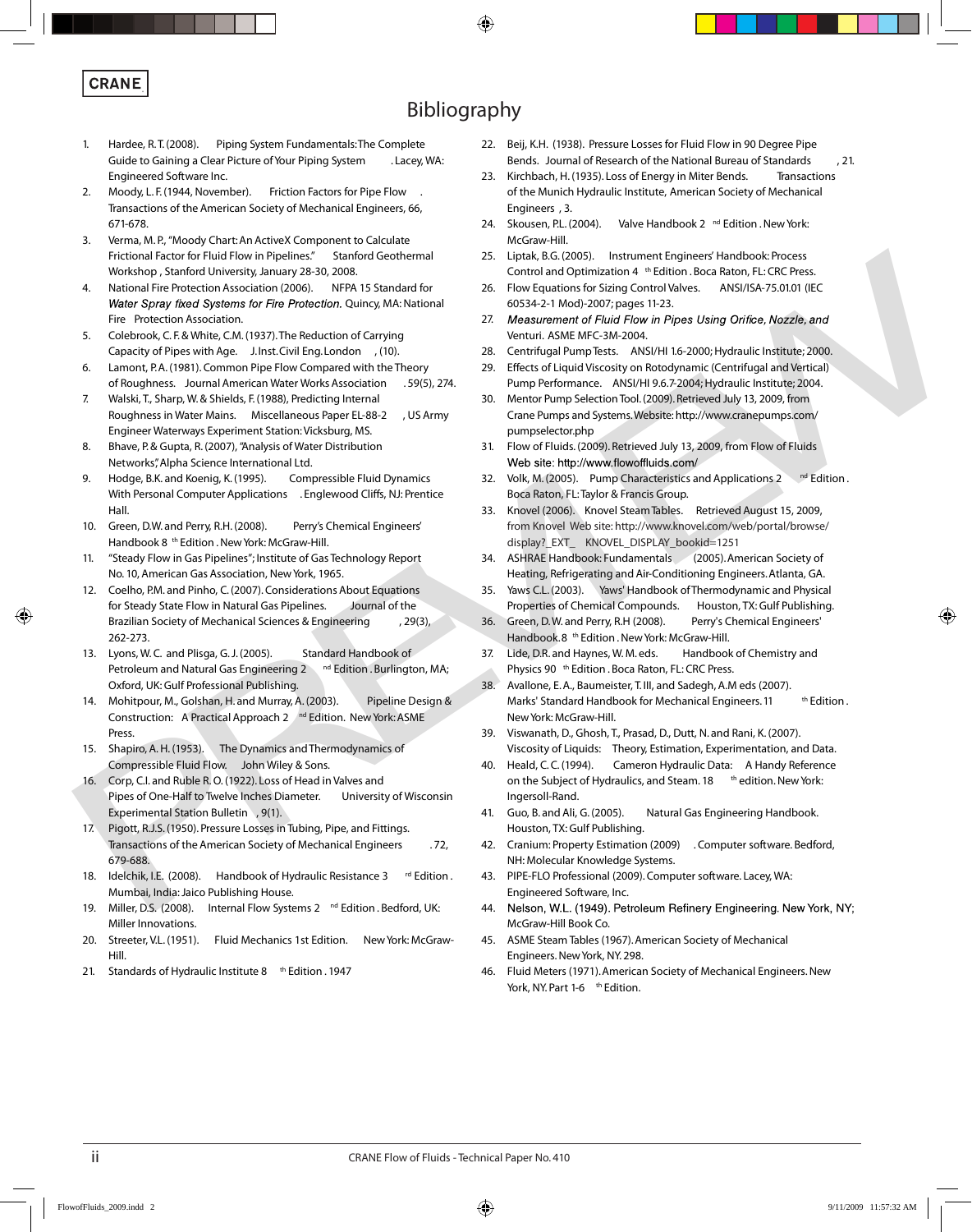#### **Foreword**

In the 21st century, the global industrial base continues to expand. Fluid handling is still at the heart of new, more complex processes and applications. In the 19th century, water was the only important fluid which was conveyed from one point to another in pipe. Today, almost every conceivable fluid is handled in pipe during its production, processing, transportation, or utilization. In the 1950's new fluids such as liquid metals i.e., sodium, potassium, and bismuth, as well as liquid oxygen, nitrogen, etc., were added to the list We as equal excepts in the case of the same state in well as Related System and System and through the same in the same in the same state in the same in the same in the same in the same in the same in the same in the same liquors that were being transported in pipe at the time. In the solar plants, mineral slurries, and new chemical compounds expand the envelope of materials of construction, design, process pressures and temperature extremes as never which warrants attention either. Hydraulic and pneumatic mechanisms are used extensively for the precise controls of modern aircraft, sea-going vessels, automotive equipment, machine tools, earth-moving and road-building machines, automation.

mechanics that most engineering disciplines have found it To satisfy a demand for a simple and practical treatment of a booklet entitled Flow of Fluids and Heat Transmission. A revised edition on the subject of Flow of Fluids Through Valves, Fittings, and Pipe was published in 1942 as Technical Paper 409. In 1957, a completely new edition with an allnew format was introduced as Technical Paper No. 410. In T.P. 410, Crane endeavored to present the latest available auxiliary data necessary to the solution of all but the most

The 1976 edition presented a conceptual change regarding the values of Equivalent Length L/D and Resistance Coefficient This change had a relatively minor effect on most problems pressure drop. Consistent with this conceptual revision, expressed in terms of resistance coefficient K instead of equivalent length L/D, and the coverage of valve and fitting types was expanded. Further important revisions included updating of steam viscosity data, orifice coefficients, and nozzle coefficients. As in previous printings, nomographs were included for the use of those engineers who preferred graphical methods of solving some of the more simple problems.

In the 2009 edition of Technical Paper 410, Crane Co. has now included new flow control and measurement components to the pages of this paper. Pumps and Control Valves, critical elements of fluid handling, are included for the first time, as well as Flow Meters, and several additional types of valves the content throughout. Many of the nomographs have been for the latest data.

obtained by carefully conducted experiments in the Crane Engineering Laboratories. For this 2009 update, additional tests were performed within Crane to increase the number the reader with the latest methods for calculating hydraulic with existing industry research and, when appropriate, more updated methods are provided in this paper, particularly seen with the new treatment of Tees and the addition of Wyes.

Since the last major update of TP-410, personal computers and Web applications have become the computational tools of choice. To meet the needs of today's engineers we have presented a variety of proven computational methods developing custom spreadsheets or computer programs. In addition, Flow of Fluids has its own web site (www.

The 2009 version of the Technical Paper 410 employs the cited throughout the paper.

From 1957 until the present, there have been numerous printings of Technical Paper No. 410. Each successive information available. This continual updating, we believe, serves the best interests of the users of this publication. The Flow of Fluids software and updated web site provide users with electronic tools and a source for the latest information. We welcome your input for improvement.

#### **CRANE CO.**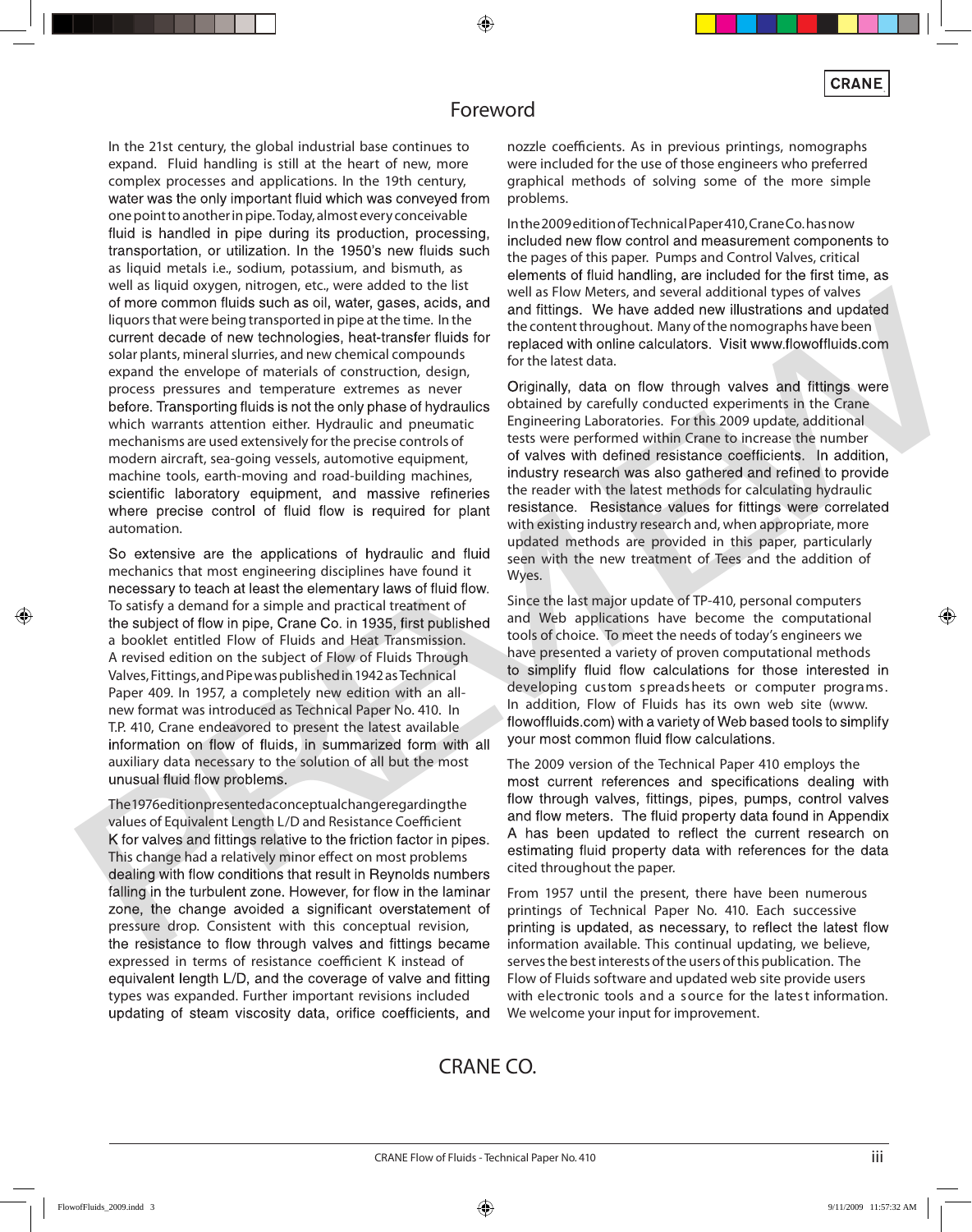| <b>Table of Contents</b> |  |  |
|--------------------------|--|--|
|--------------------------|--|--|

| <b>CHAPTER 1</b>                                                                                      | $1 - 1$              |
|-------------------------------------------------------------------------------------------------------|----------------------|
| Theory of Flow in Pipe                                                                                | $1 - 1$              |
| Introduction                                                                                          | $1 - 1$              |
| Physical Properties of Fluids                                                                         | $1 - 2$              |
| Viscosity                                                                                             | $1 - 2$              |
| Weight density                                                                                        | $1 - 3$              |
| Specific volume                                                                                       | $1 - 3$              |
| Specific gravity                                                                                      | $1 - 3$              |
| Vapor pressure                                                                                        | $1 - 3$              |
| Nature of Flow in Pipe - Laminar and Turbulent Flow                                                   | $1 - 4$              |
| Mean velocity of flow<br>Reynolds number                                                              | $1 - 4$              |
| Noncircular conduit                                                                                   | $1 - 4$<br>$1 - 4$   |
| General Energy Equation - Bernoulli's Theorem                                                         | $1 - 5$              |
| <b>Measurement of Pressure</b>                                                                        | $1 - 5$              |
| Head Loss and Pressure Drop Through Pipe                                                              | $1-6$                |
| <b>Friction factor</b>                                                                                | $1-6$                |
| Colebrook equation                                                                                    | $1 - 7$              |
| <b>Explicit approximations of Colebrook</b>                                                           | $1 - 7$              |
| Hazen-Williams formula for flow of water                                                              | $1 - 7$              |
| Effect of age and use on pipe friction                                                                | $1 - 7$              |
| Principles of Compressible Flow in Pipe                                                               | $1 - 8$              |
| Definition of a perfect gas                                                                           | $1 - 8$              |
| Speed of sound and mach number                                                                        | $1 - 8$              |
| Approaches to compressible flow problems                                                              | $1 - 8$              |
| Application of the Darcy equation to compressible fluids                                              | $1 - 8$              |
| Complete isothermal equation                                                                          | $1 - 9$              |
| Simplified isothermal - gas pipeline equation                                                         | $1-9$                |
| Modifications to the isothermal flow equation                                                         | $1 - 10$             |
| Limiting flow of gases and vapors                                                                     | $1 - 11$             |
| Simple compressible flows                                                                             | $1 - 11$             |
| Software solutions to compressible flow problems                                                      | $1 - 11$             |
| <b>Steam - General Discussion</b><br>Saturated steam                                                  | $1 - 12$<br>$1 - 12$ |
|                                                                                                       |                      |
|                                                                                                       |                      |
| Superheated steam                                                                                     | $1 - 12$             |
|                                                                                                       |                      |
| <b>CHAPTER 2</b>                                                                                      | $2 - 1$              |
| Flow of Fluids Through Valves and Fittings                                                            | $2 - 1$              |
| Introduction                                                                                          | $2 - 1$              |
| Types of Valves and Fittings Used in Pipe Systems                                                     | $2 - 2$              |
| Pressure Drop Attributed to Valves and Fittings                                                       | $2 - 2$              |
| <b>Crane Flow Tests</b>                                                                               | $2 - 3$              |
| Description of apparatus used                                                                         | $2 - 3$              |
| Water flow tests                                                                                      | $2 - 4$              |
| Steam flow tests                                                                                      | $2 - 5$              |
| Relationship of Pressure Drop to Velocity of Flow<br>Resistance Coefficient K, Equivalent Length L/D, | $2 - 6$              |
|                                                                                                       | $2 - 7$              |
| and Flow Coefficient C<br>Hydraulic resistance                                                        | 2-6                  |
| Causes of head loss in valves and fittings                                                            | 2-7                  |
| Equivalent length                                                                                     | 2-7                  |
| Resistance coefficient                                                                                | 2-7                  |
| Resistance coefficients for pipelines, valves and fittings in                                         |                      |
| series and parallel                                                                                   | 2-7                  |
| Resistance coefficient for geometrically dissimilar valves                                            |                      |
| and fittings                                                                                          | 2-7                  |
| Geometrically similar fittings                                                                        | $2-9$                |
| Adjusting K for pipe schedule                                                                         | 2-9                  |
| Flow coefficient C                                                                                    | 2-9                  |
| Use of flow coefficient for piping and components                                                     | $2 - 10$             |
| Flow coefficients for pipelines, valves, fittings in series                                           |                      |
| and parallel                                                                                          | $2 - 10$             |
| <b>Laminar Flow Conditions</b>                                                                        | $2 - 10$             |
| Adjusting the resistance coefficient for Reynolds number<br>Contraction and Enlargement               | $2 - 10$<br>$2 - 11$ |

| <b>CHAPTER 1</b>                                              | $1 - 1$  | <b>Resistance of Bends</b>                               | $2 - 12$ |
|---------------------------------------------------------------|----------|----------------------------------------------------------|----------|
| Theory of Flow in Pipe                                        | $1 - 1$  | Secondary flow                                           | $2 - 12$ |
| Introduction                                                  | $1 - 1$  | Resistance of bends to flow                              | $2 - 12$ |
| Physical Properties of Fluids                                 | $1 - 2$  | Resistance of miter bends                                | $2 - 13$ |
| Viscosity                                                     | $1 - 2$  | Hydraulic Resistance of Tees and Wyes                    | $2 - 14$ |
| Weight density                                                | $1 - 3$  | Converging flow                                          | $2 - 15$ |
|                                                               |          |                                                          |          |
| Specific volume                                               | $1 - 3$  | Diverging flow                                           | $2 - 15$ |
| Specific gravity                                              | $1 - 3$  | Graphical representation of $K_{run}$ and $K_{branch}$   | $2 - 16$ |
| Vapor pressure                                                | $1 - 3$  | Discharge of Fluids through Valves, Fittings, and Pipe   | $2 - 17$ |
| Nature of Flow in Pipe - Laminar and Turbulent Flow           | $1 - 4$  | Liquid flow                                              | $2 - 17$ |
| Mean velocity of flow                                         | $1 - 4$  | Compressible flow                                        | $2 - 17$ |
| Reynolds number                                               | $1 - 4$  | Types of Valves                                          | $2 - 18$ |
| Noncircular conduit                                           | $1 - 4$  |                                                          |          |
|                                                               |          |                                                          |          |
| General Energy Equation - Bernoulli's Theorem                 | $1 - 5$  | <b>CHAPTER 3</b>                                         | $3 - 1$  |
| <b>Measurement of Pressure</b>                                | $1 - 5$  |                                                          |          |
| Head Loss and Pressure Drop Through Pipe                      | $1-6$    | Regulating Flow with Control Valves                      | $3 - 1$  |
| Friction factor                                               | $1-6$    | Introduction                                             | $3 - 1$  |
| Colebrook equation                                            | $1 - 7$  | Components                                               | $3 - 2$  |
|                                                               | $1 - 7$  | Inherent characteristic curve                            | $3 - 2$  |
| <b>Explicit approximations of Colebrook</b>                   |          | Installed characteristic curve                           | $3 - 2$  |
| Hazen-Williams formula for flow of water                      | $1 - 7$  |                                                          |          |
| Effect of age and use on pipe friction                        | $1 - 7$  | Pressure, velocity and energy profiles                   | $3 - 2$  |
| Principles of Compressible Flow in Pipe                       | $1 - 8$  | Cavitation, choked flow, and flashing                    | $3 - 3$  |
| Definition of a perfect gas                                   | $1 - 8$  | Control Valve Sizing and Selection                       | $3 - 4$  |
| Speed of sound and mach number                                | $1 - 8$  | Sizing for incompressible flow                           | $3 - 4$  |
|                                                               |          | Sizing for compressible flow                             | $3 - 5$  |
| Approaches to compressible flow problems                      | $1 - 8$  |                                                          |          |
| Application of the Darcy equation to compressible fluids      | $1 - 8$  | Conversion of $C_{v}$ to K <sub>v</sub>                  | $3 - 5$  |
| Complete isothermal equation                                  | $1 - 9$  |                                                          |          |
| Simplified isothermal - gas pipeline equation                 | $1 - 9$  |                                                          |          |
| Modifications to the isothermal flow equation                 | $1 - 10$ | <b>CHAPTER 4</b>                                         | $4-1$    |
|                                                               |          | Measuring Flow with Differential Pressure Meters         | $4 - 1$  |
| Limiting flow of gases and vapors                             | $1 - 11$ | Introduction                                             | $4 - 1$  |
| Simple compressible flows                                     | $1 - 11$ |                                                          |          |
| Software solutions to compressible flow problems              | $1 - 11$ | <b>Differential Pressure Flow Meters</b>                 | $4 - 2$  |
| Steam - General Discussion                                    | $1 - 12$ | Orifice plate                                            | $4 - 2$  |
| Saturated steam                                               | $1 - 12$ | Limits of use                                            | $4 - 2$  |
|                                                               | $1 - 12$ | Flow nozzle                                              | $4 - 2$  |
| Superheated steam                                             |          | Limits of use                                            | $4 - 3$  |
|                                                               |          |                                                          | $4 - 4$  |
|                                                               |          | Venturi meter                                            |          |
| <b>CHAPTER 2</b>                                              | $2 - 1$  | Limits of use                                            | $4 - 4$  |
| Flow of Fluids Through Valves and Fittings                    | $2 - 1$  | Liquid Flow Through Orifices, Nozzles and Venturi        | $4 - 4$  |
| Introduction                                                  | $2 - 1$  | Meter differential pressure (dP)                         | $4 - 4$  |
|                                                               |          | Pressure loss (NRPD)                                     | $4 - 4$  |
| Types of Valves and Fittings Used in Pipe Systems             | $2 - 2$  | Discharge coefficients C <sub>d</sub>                    | $4 - 5$  |
| Pressure Drop Attributed to Valves and Fittings               | $2 - 2$  |                                                          |          |
| <b>Crane Flow Tests</b>                                       | $2 - 3$  | Orifice plate                                            | $4 - 5$  |
| Description of apparatus used                                 | $2 - 3$  | Flow nozzles                                             | $4 - 5$  |
| Water flow tests                                              | $2 - 4$  | Venturi meters                                           | 4-5      |
|                                                               |          | Compressible Flow Through Orifices, Nozzles, and Venturi | $4 - 6$  |
| Steam flow tests                                              | $2 - 5$  | Flow of gases and vapors                                 | $4-6$    |
| Relationship of Pressure Drop to Velocity of Flow             | $2 - 6$  |                                                          |          |
| Resistance Coefficient K, Equivalent Length L/D,              |          | Expansibility factors Y                                  | $4-6$    |
| and Flow Coefficient C                                        | $2 - 7$  | Orifice plates                                           | $4-6$    |
| Hydraulic resistance                                          | $2 - 6$  | Flow nozzles and venturi meters                          | $4-6$    |
|                                                               | $2 - 7$  | Maximum flow of compressible fluids in a nozzle          | $4-6$    |
| Causes of head loss in valves and fittings                    |          | Flow through short tubes                                 | $4-6$    |
| Equivalent length                                             | $2 - 7$  |                                                          |          |
| Resistance coefficient                                        | $2 - 7$  |                                                          |          |
| Resistance coefficients for pipelines, valves and fittings in |          | <b>CHAPTER 5</b>                                         |          |
| series and parallel                                           | $2 - 7$  |                                                          | $5 - 1$  |
| Resistance coefficient for geometrically dissimilar valves    |          | Pumping Fluid Through Piping Systems                     | $5 - 1$  |
|                                                               |          | Introduction                                             | $5 - 1$  |
| and fittings                                                  | $2 - 7$  | Centrifugal Pump Operation                               | $5 - 2$  |
| Geometrically similar fittings                                | $2 - 9$  | Centrifugal Pump Sizing and Selection                    | $5 - 3$  |
| Adjusting K for pipe schedule                                 | $2 - 9$  | Pump curve                                               | $5 - 3$  |
| Flow coefficient C                                            | $2 - 9$  | <b>NPSHa</b>                                             | $5 - 3$  |
| Use of flow coefficient for piping and components             | $2 - 10$ |                                                          |          |
| Flow coefficients for pipelines, valves, fittings in series   |          | NPSHa optimization                                       | $5 - 3$  |
|                                                               |          | Viscosity corrections                                    | $5 - 3$  |
| and parallel                                                  | $2 - 10$ | Pump affinity rules                                      | $5 - 4$  |
| <b>Laminar Flow Conditions</b>                                | $2 - 10$ | Pump power calculations                                  | $5 - 4$  |
| Adjusting the resistance coefficient for Reynolds number      | $2 - 10$ | Pump selection                                           | $5 - 4$  |
| Contraction and Enlargement                                   | $2 - 11$ |                                                          |          |
|                                                               |          | Positive Displacement Pumps                              | $5 - 5$  |

Positive Displacement Pumps **Following Contract Contract Contract Contract Contract Contract Contract Contract Co** Types of pumps and the set of the set of the set of the set of the set of the set of the set of the set of the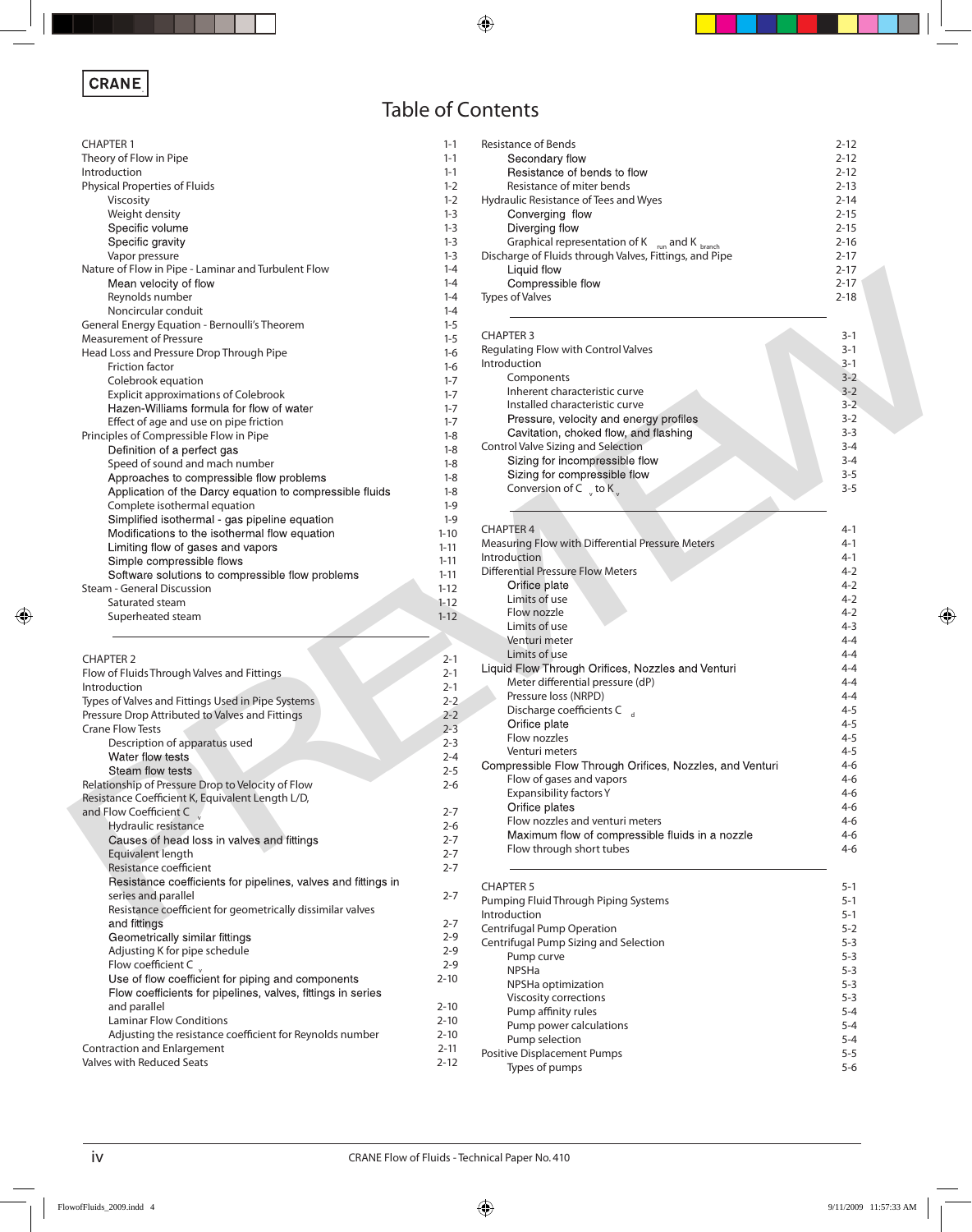#### **Table of Contents**

| CHAPTER 6                                                                      | $6 - 1$            |
|--------------------------------------------------------------------------------|--------------------|
| <b>Formulas For Flow</b>                                                       | $6-1$              |
| Introduction                                                                   | $6 - 1$            |
| Summary of Formulas                                                            | $6 - 1$            |
| <b>Basic conversions</b>                                                       | $6 - 2$            |
| Bernoulli's theorum                                                            | $6 - 2$            |
| Mean velocity of flow in pipe                                                  | $6 - 2$            |
| Head loss and pressure drop for incompressible flow in                         |                    |
| straight pipe                                                                  | $6 - 2$            |
| Reynolds number of flow in pipe                                                | $6 - 2$            |
| Laminar friction factor                                                        | $6 - 2$            |
| Turbulent friction factor                                                      | $6 - 2$            |
| Colebrook implicit equation                                                    | $6 - 2$            |
| Serghide explicit equation                                                     | $6 - 2$            |
| Swamee-Jain                                                                    | $6 - 2$            |
| Head loss due to friction in straight pipes (Darcy)                            | $6 - 3$            |
| Hazen-Williams formula for flow of water                                       | 6-3                |
| Limitations of the Darcy formula                                               | $6 - 3$            |
| Isothermal compressible flow equations                                         | $6 - 3$            |
| Simplified isothermal equation for long pipelines                              | $6 - 3$            |
| Weymouth equation (fully turbulent flow)                                       | $6 - 3$            |
| Panhandle A equation (partially turbulent flow)                                | $6 - 3$            |
| Panhandle B equation (fully turbulent flow)                                    | $6 - 4$<br>$6 - 4$ |
| AGA equation (partially turbulent flow)<br>AGA equation (fully turbulent flow) | $6 - 4$            |
| Speed of sound and Mach number                                                 | $6 - 4$            |
| Head loss and pressure drop through valves and fittings                        | $6 - 4$            |
| Pressure drop and flow of liquids of low viscosity using flow                  |                    |
| coefficient                                                                    | $6 - 4$            |
| Resistance and flow coefficients K and C <sub>v</sub>                          |                    |
| in series and parallel                                                         | $6 - 5$            |
| Changes in resistance coefficient K required to                                |                    |
| compensate for different pipe I.D.                                             | $6 - 5$            |
| Representative resistance coefficients K for various                           |                    |
| valves and fittings                                                            | $6 - 5$            |
| Discharge of fluid through valves, fittings and pipe;                          |                    |
| Darcy formula                                                                  | $6 - 5$            |
| Flow through orifices, nozzles and venturi                                     | $6 - 5$            |
| Control valve sizing equations                                                 | 6-6                |
| Pump performance equations                                                     | $6 - 7$            |
| Pump affinity rules                                                            | $6 - 7$            |
| Pump power calculations                                                        | $6 - 7$            |
| Specific gravity of liquids                                                    | $6 - 7$            |
| Specific gravity of gases                                                      | $6 - 7$            |
| Ideal gas equation                                                             | $6 - 7$            |
| Hydraulic radius                                                               | $6 - 7$            |
|                                                                                |                    |
| <b>CHAPTER 7</b>                                                               | 7-1                |
| <b>Examples of Flow Problems</b>                                               | 7-1                |
| Introduction                                                                   | $7 - 1$            |
| Determination of Valve Resistance in L, L/D, K, and Coefficient C              | 7-2                |
| <b>Check Valves, Reduced Port Valves</b>                                       | $7 - 3$            |
| Laminar Flow in Valves, Fittings and Pipe                                      | $7 - 4$            |
| Pressure Drop and Velocity in Piping Systems                                   | 7-6                |
| <b>Pipeline Flow Problems</b>                                                  | $7 - 10$           |
| Discharge of Fluids from Piping Systems                                        | $7 - 12$           |
| Flow Through Orifice Meters                                                    | $7 - 15$           |
| Application of Hydraulic Radius To Flow Problems                               | 7-16               |

Control Valve Calculations **7-19**<br>
Flow Meter Calculations **7-21** Flow Meter Calculations **7-21**<br>
Pump Examples 7-23 Pump Examples 7-23<br>Tees and Wyes 7-25

Tees and Wyes

| <b>Basic conversions</b>                                          | $6 - 2$  | Viscosity of Steam and Water                                        | $A-2$   |
|-------------------------------------------------------------------|----------|---------------------------------------------------------------------|---------|
| Bernoulli's theorum                                               | $6 - 2$  | Viscosity of Water and Liquid Petroleum Products                    | $A-3$   |
| Mean velocity of flow in pipe                                     | $6 - 2$  | Viscosity of Various Liquids                                        | $A - 4$ |
| Head loss and pressure drop for incompressible flow in            |          | Viscosity of Gases and Vapors                                       | $A-6$   |
| straight pipe                                                     | $6 - 2$  | Viscosity of Refrigerant Vapors                                     | $A-6$   |
| Reynolds number of flow in pipe                                   | $6 - 2$  | Physical Properties of Water                                        | $A-7$   |
| Laminar friction factor                                           | $6 - 2$  | Specific Gravity - Temperature Relationship for Petroleum Oils      | $A-8$   |
| Turbulent friction factor                                         | $6 - 2$  | Weight Density and Specific Gravity of Various Liquids              | $A-8$   |
| Colebrook implicit equation                                       | $6 - 2$  | Physical Properties of Gases                                        | $A-9$   |
| Serghide explicit equation                                        | $6 - 2$  | Volumetric Composition and Specific Gravity of Gaseous Fuels        | $A-9$   |
| Swamee-Jain                                                       | $6 - 2$  | Steam - Values of Isentropic Exponent, K                            | $A-10$  |
| Head loss due to friction in straight pipes (Darcy)               | $6 - 3$  | Reasonable Velocities For the Flow of Water Through Pipe            | $A-10$  |
| Hazen-Williams formula for flow of water                          | $6 - 3$  | Reasonable Velocities for Flow of Steam Through Pipe                | $A-10$  |
| Limitations of the Darcy formula                                  | $6 - 3$  | Weight Density and Specific Volume of Gases and Vapors              | $A-11$  |
| Isothermal compressible flow equations                            | $6 - 3$  | Saturated Steam and Saturated Water                                 | $A-12$  |
| Simplified isothermal equation for long pipelines                 | $6 - 3$  | <b>Superheated Steam</b>                                            | $A-17$  |
|                                                                   |          |                                                                     |         |
| Weymouth equation (fully turbulent flow)                          | $6 - 3$  | Superheated Steam and Compressed Water                              | $A-20$  |
| Panhandle A equation (partially turbulent flow)                   | $6 - 3$  | Flow Coefficient C For Square Edge Orifices and Nozzles             | $A-21$  |
| Panhandle B equation (fully turbulent flow)                       | $6 - 4$  | Net Expansion Factor, Y and Critical Pressure Ratio, R              | $A-22$  |
| AGA equation (partially turbulent flow)                           | $6 - 4$  | Net Expansion Factor Y for Compressible Flow                        | $A-23$  |
| AGA equation (fully turbulent flow)                               | $6 - 4$  | Relative Roughness of Pipe Materials and Friction Factor for        |         |
| Speed of sound and Mach number                                    | $6 - 4$  | Complete Turbulence                                                 | $A-24$  |
| Head loss and pressure drop through valves and fittings           | $6 - 4$  | Friction Factors for Any Type of Commercial Pipe                    | $A-25$  |
| Pressure drop and flow of liquids of low viscosity using flow     |          | Friction Factors for Clean Commercial Steel Pipe                    | $A-26$  |
| coefficient                                                       | $6 - 4$  | Representative Resistance Coefficients K for Valves and Fittings    |         |
| Resistance and flow coefficients K and C <sub>v</sub>             |          | K Factor Table                                                      | $A-27$  |
| in series and parallel                                            | $6 - 5$  |                                                                     |         |
| Changes in resistance coefficient K required to                   |          |                                                                     |         |
| compensate for different pipe I.D.                                | $6 - 5$  | <b>APPENDIX B</b>                                                   | $B-1$   |
| Representative resistance coefficients K for various              |          | <b>Engineering Data</b>                                             | $B-1$   |
| valves and fittings                                               | $6 - 5$  | Introduction                                                        | $B-1$   |
| Discharge of fluid through valves, fittings and pipe;             |          | Equivalent Volume and Weight - Flow Rates of Compressible Fluid     | $B-2$   |
| Darcy formula                                                     | $6 - 5$  | Equivalents of Absolute Dynamic Viscosity                           | $B-3$   |
| Flow through orifices, nozzles and venturi                        | $6 - 5$  | Equivalents of Kinematic Viscosity                                  | $B-3$   |
| Control valve sizing equations                                    | 6-6      | Kinematic and Saybolt Universal                                     | $B-4$   |
| Pump performance equations                                        | $6 - 7$  | Kinematic and Saybolt Furol                                         | $B-4$   |
| Pump affinity rules                                               | $6 - 7$  | Kinematic, Saybolt Universal, Saybolt Furol, and Absolute Viscosity | $B-5$   |
| Pump power calculations                                           | $6 - 7$  | Equivalents of Degrees API, Degrees Baumé, Specific Gravity,        |         |
| Specific gravity of liquids                                       | $6 - 7$  | Weight Density, and Pounds per Gallon                               | $B-6$   |
| Specific gravity of gases                                         | $6 - 7$  | Steam Data                                                          | $B-7$   |
| Ideal gas equation                                                | $6 - 7$  | <b>Boiler capacity</b>                                              | $B-7$   |
| Hydraulic radius                                                  | $6 - 7$  | Horsepower of an engine                                             | $B-7$   |
|                                                                   |          | Ranges in steam consumption by prime movers                         | $B-7$   |
|                                                                   |          | Power Required for Pumping                                          | $B-8$   |
| <b>CHAPTER 7</b>                                                  | $7 - 1$  | <b>US Conversion Tables</b>                                         | $B-9$   |
| <b>Examples of Flow Problems</b>                                  | $7 - 1$  | Length                                                              | $B-9$   |
| Introduction                                                      | $7 - 1$  | Area                                                                | $B-9$   |
| Determination of Valve Resistance in L, L/D, K, and Coefficient C | $7 - 2$  | Volume                                                              | $B-9$   |
| <b>Check Valves, Reduced Port Valves</b>                          | $7 - 3$  | Velocity                                                            | $B-9$   |
|                                                                   |          | Mass                                                                | $B-10$  |
| Laminar Flow in Valves, Fittings and Pipe                         | $7 - 4$  | Mass flow rate                                                      |         |
| Pressure Drop and Velocity in Piping Systems                      | $7-6$    |                                                                     | $B-10$  |
| <b>Pipeline Flow Problems</b>                                     | $7 - 10$ | Volumetric flow rate                                                | $B-10$  |
| Discharge of Fluids from Piping Systems                           | $7 - 12$ | Force                                                               | $B-10$  |
| Flow Through Orifice Meters                                       | $7 - 15$ | Pressure and liquid head                                            | $B-11$  |
| Application of Hydraulic Radius To Flow Problems                  | $7 - 16$ | Energy, work heat                                                   | $B-11$  |
| Determination of Boiler Capacity                                  | $7 - 18$ | Power                                                               | $B-11$  |
| <b>Control Valve Calculations</b>                                 | $7 - 19$ | Density                                                             | $B-11$  |
| <b>Flow Meter Calculations</b>                                    | $7 - 21$ | Flow of Water Through Schedule 40 Steel Pipe                        | $B-12$  |
|                                                                   | 722      | Flow of Air Through Cohodulo 40 Stool Dino                          | D 12    |

**APPENDIX A A-1**

of Valves, Fittings, and Pipe **A-1** Introduction A-1

**Physical Properties of Fluids and Flow Characteristics**

Flow of Air Through Schedule 40 Steel Pipe Research Andrew B-12 Pipe Data - Carbon and Alloy Steel; Stainless Steel B-14